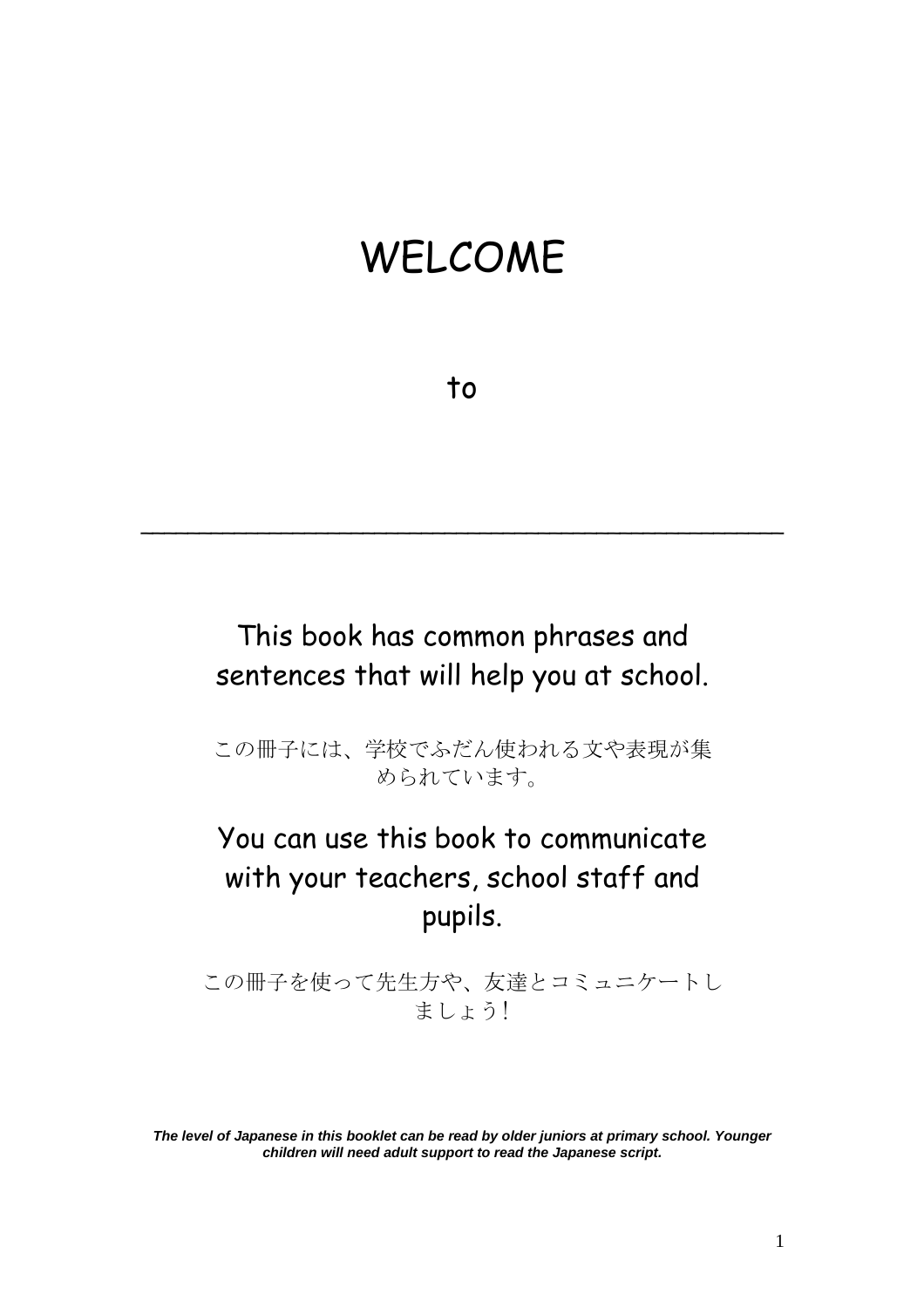## **Contents**

|                                               | 3              |
|-----------------------------------------------|----------------|
| 2. Family and Background Information          | 5              |
| 3. Educational background<br>これまでに受けてきた教育について | $\overline{I}$ |
| 4. School Routines学校での生活、日課                   | 9              |
|                                               | <u>11</u>      |
| 6. Using a Dictionary 辞書の使用                   | 12             |
| 7. Classroom Instructions                     | 14             |
| 8. Asking about Homework<br>宿題についての質問の仕方      | 16             |
| 9. For the pupil<br>体調が悪いときや、嫌な思いをしたとき        | 17             |
| 10. School Trips<br>遠足、(社会科)見学など学校外での授業       | 19             |
| 11. School Holidays学校の休み・長期休暇                 | 21             |
|                                               |                |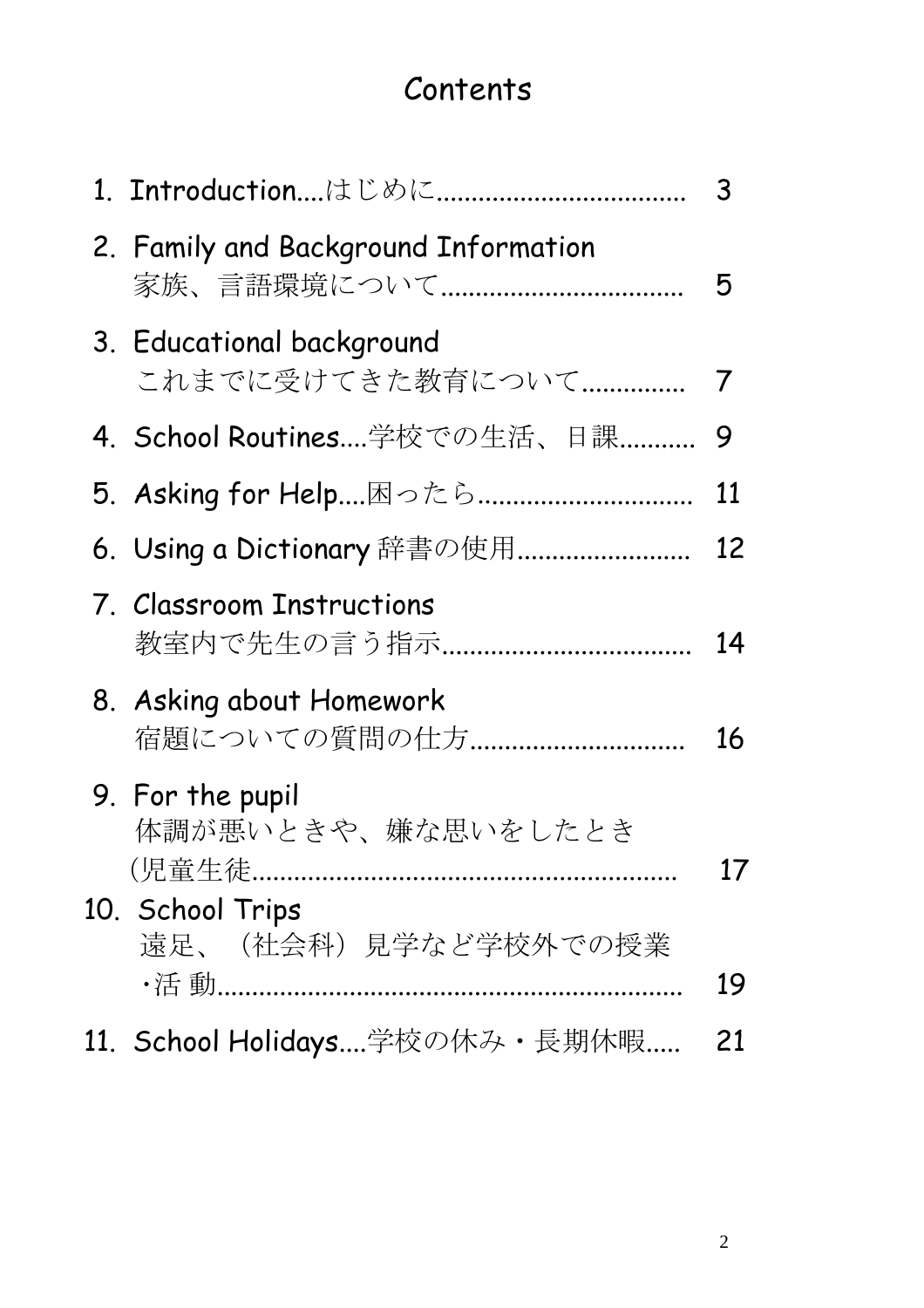#### **Introduction -** はじめに

- Hello! こんにちは(一日中、いつでも使えて便利)。
- How are you? おげんき(ですか)?
- Good morning. お早う(ございます)。
- What is your name? 名前は? (相手の名前を尋ねるとき)
- My name is \_\_\_\_\_\_\_\_\_\_\_\_\_\_\_\_\_\_\_\_\_\_. (ぼく・私の) 名前は
- How old are you? 何歳(ですか)?
- I am \_\_\_\_\_\_ years old. (ぼく・私は)\_\_\_\_\_\_\_\_才です。
- I am your teacher. (ぼく・私が)あなたの先生です。
- Come here. ここへ来て(ください)。
- Please sit down. 座ってください。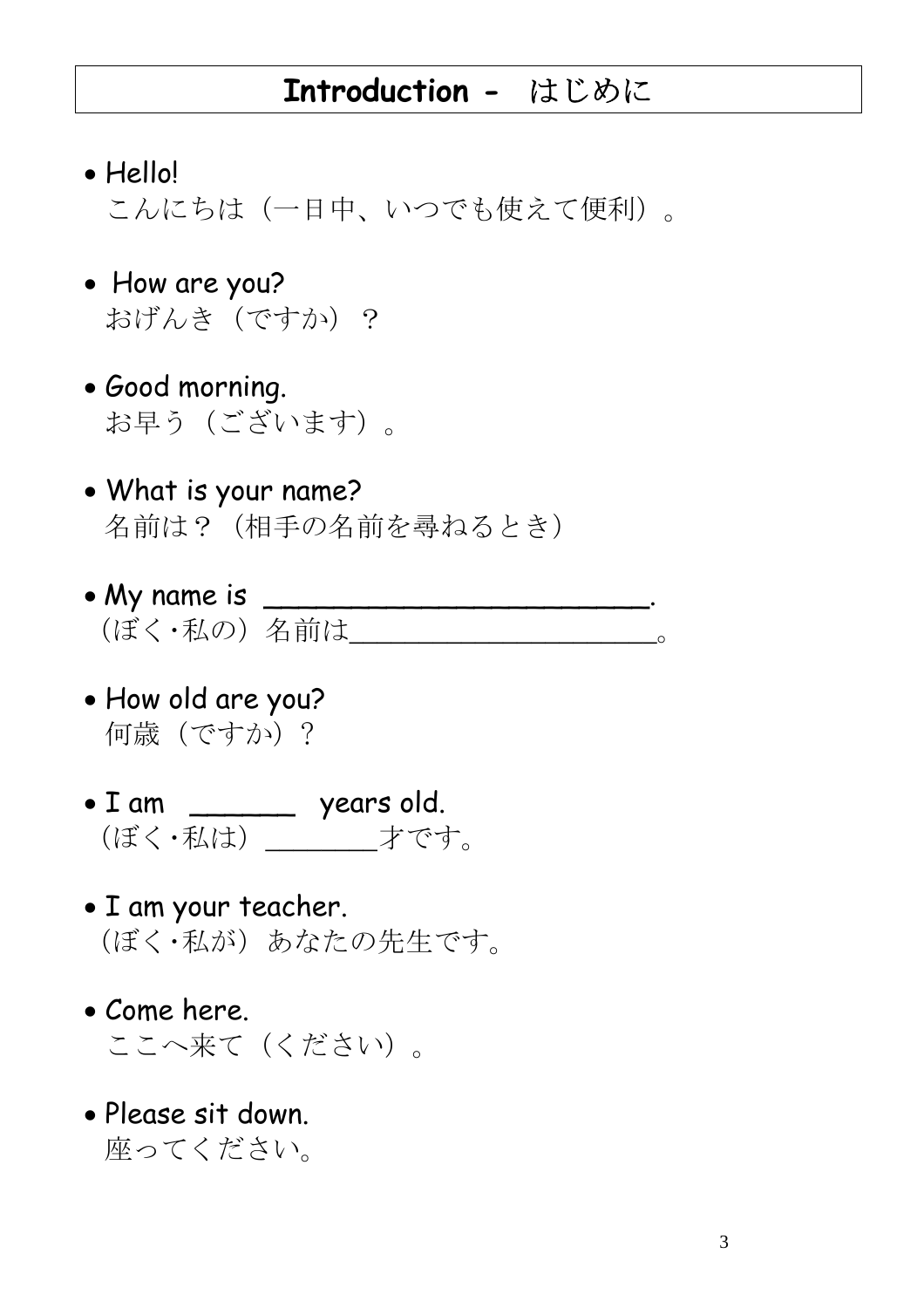- I will take you round the school. 学校を 案内しましょう。
- Come with me. 私と一緒に来てください。
- It is assembly time 集会(朝礼)の時間です。
- We have to go in the hall. ホール(体育館)へ、行かなくてはいけません。
- This is your classroom. ここが、あなたの教室です。
- This is the toilet. ここがトイレです。
- It is dinner time. お昼(ご飯)の時間です。
- It is time to go home now. 家に帰る時間です。

| School office | hall       |     | cafeteria | library    |
|---------------|------------|-----|-----------|------------|
| 事務室           | ホール・体育館    |     | 食堂        | 図書館        |
| stairs        | playground | qym |           | staff room |
| 階段            | 校庭         | 体育館 | 職員室       |            |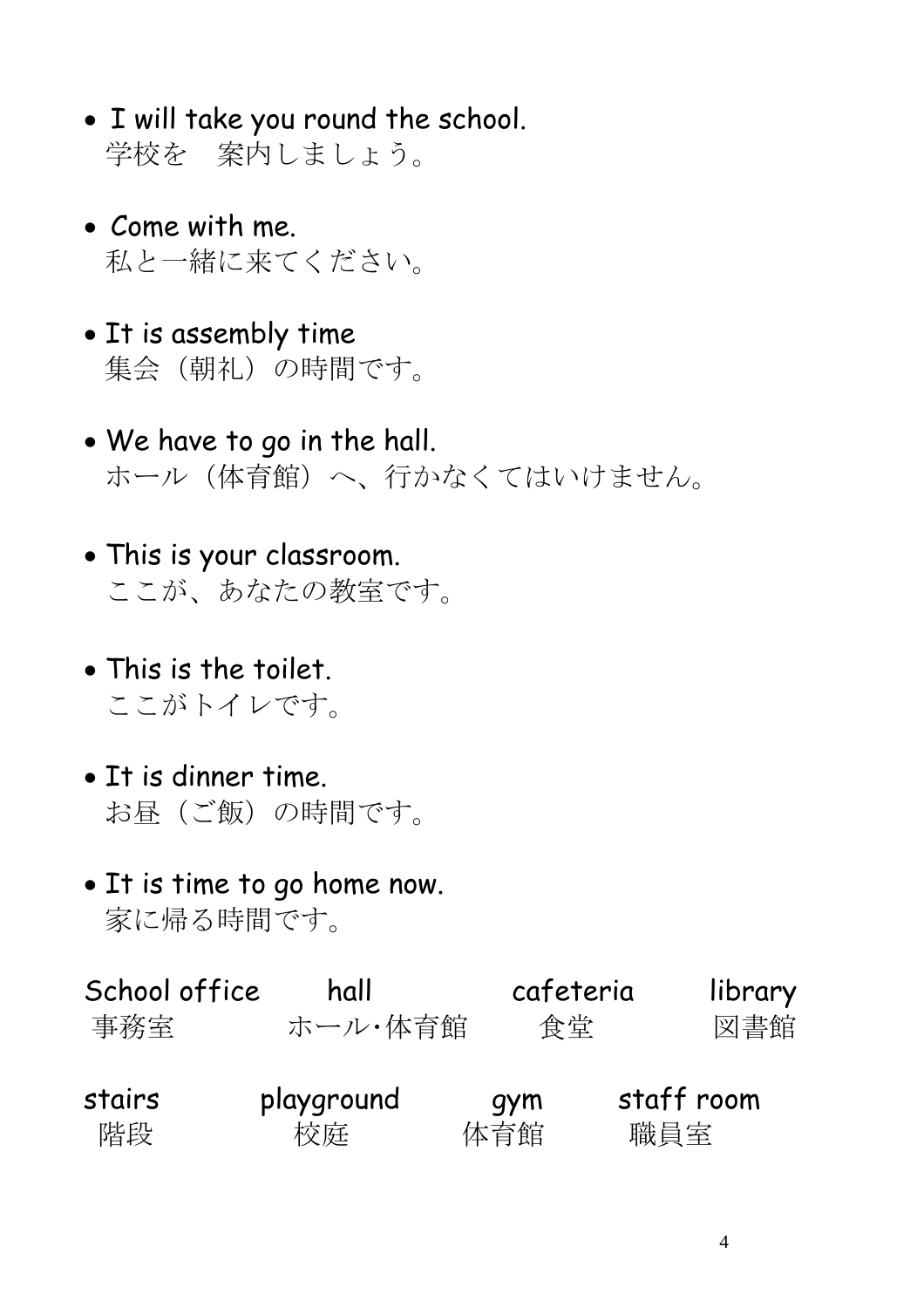## **Family and Background Information**  家族・言語環境について

- Which languages do you speak? 何語を 話しますか?
- Does anyone in your family speak English? 家族の中で、誰か英語を話す人はいますか?
- Can somebody in your family help you with your homework? 家族の中で、宿題を手伝える人がいますか?
- Does your mum go to work? Yes No お母さんは、働いて(仕事を持って)いますか? はい いいえ
- Who brings you to school? 誰と一緒に学校へ来ますか?
- Who do you go home with? 誰と一緒に学校から帰りますか?
- How do you come to school? どうやって通学しますか?

| mother | father | sister      | brother | aunt        |
|--------|--------|-------------|---------|-------------|
| 母      | 父      | 姉·妹         | 兄・弟     | おば          |
| uncle  | cousin | grandmother |         | grandfather |
| おじ     | いとこ    | 祖母          |         | 相父          |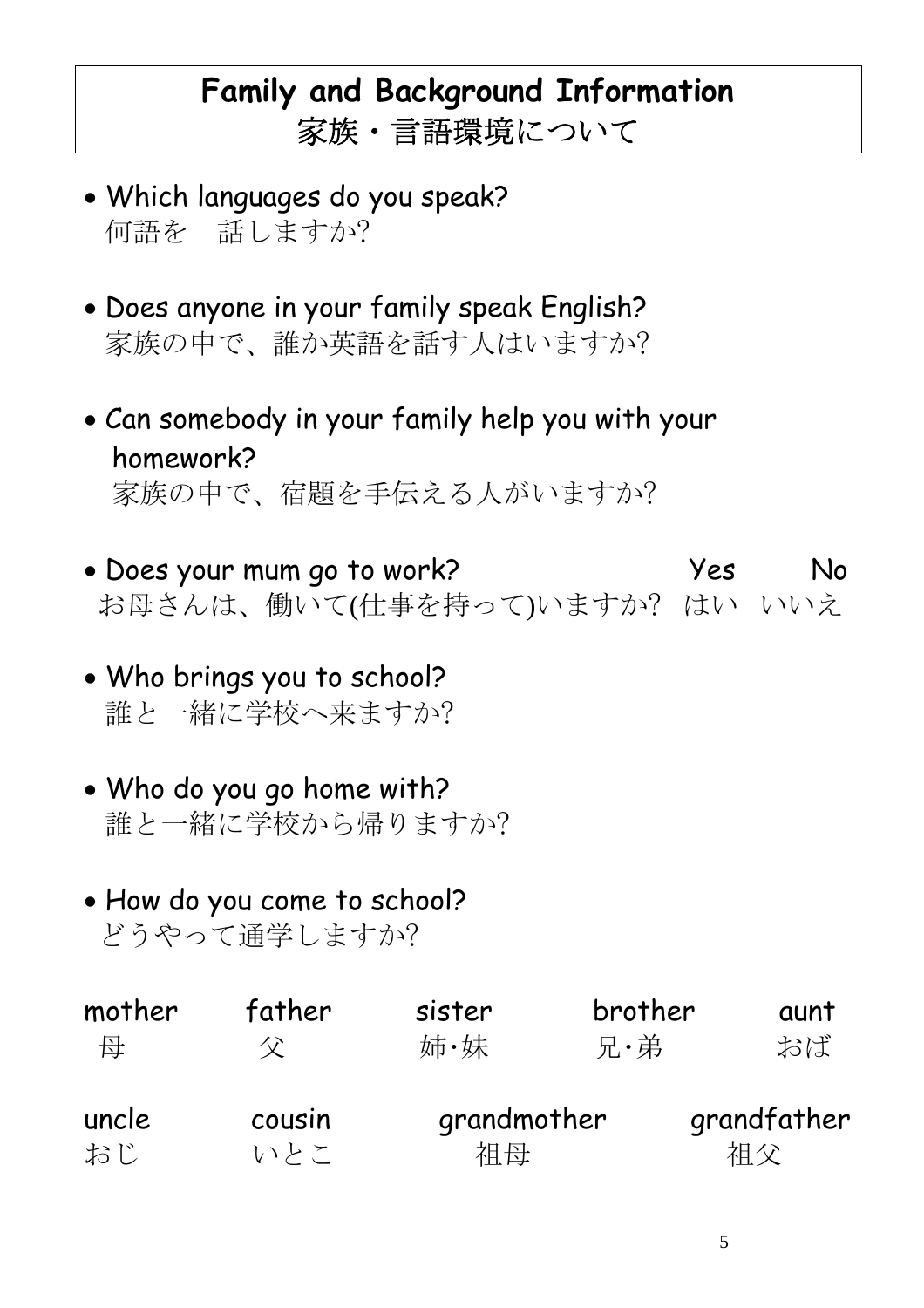- I can speak \_\_\_\_\_\_\_\_\_\_\_\_\_\_\_\_\_\_\_\_\_\_\_\_\_\_\_\_. 私・ぼくは \_\_\_\_\_\_\_\_\_\_\_\_\_\_\_\_\_\_\_\_\_\_\_\_\_\_\_語が 話せます。
- I have \_\_\_\_\_\_\_ sister and \_\_\_\_\_ brother. 私・ぼくは姉妹が \_\_\_\_\_人、兄弟が\_\_\_\_\_人 います
- My \_\_\_\_\_\_\_\_\_\_\_\_\_\_\_\_\_\_\_\_ can speak a little English. 家族の\_\_\_\_\_\_\_\_\_\_が 英語を少し話せます。
- My \_\_\_\_\_\_\_\_\_\_\_\_\_\_\_\_\_\_ can speak English well. 家族の\_\_\_\_\_\_\_\_\_\_が 上手に英語を話せます。
- My \_\_\_\_\_\_\_\_\_\_\_\_\_\_\_\_\_\_ can help me with homework. 家族の\_\_\_\_\_\_\_\_\_\_が 私・ぼくの宿題を手伝えます。
- My  $\_\_\_\_\_\_\_\_\_\_\_\_\_$  brings me to school. (家族の)\_\_\_\_\_\_\_\_\_と一緒に、登校します。
- I go home with my \_\_\_\_\_\_\_\_\_\_\_\_\_\_\_\_\_\_\_\_\_\_\_. \_\_\_\_\_\_\_\_\_\_\_と一緒に、学校から帰ります。
- I walk to school / I come by bus / I come by car 歩いて登校する ・ バスで通う ・ 車で通う
- I come to school on my own. 一人で学校に来ます。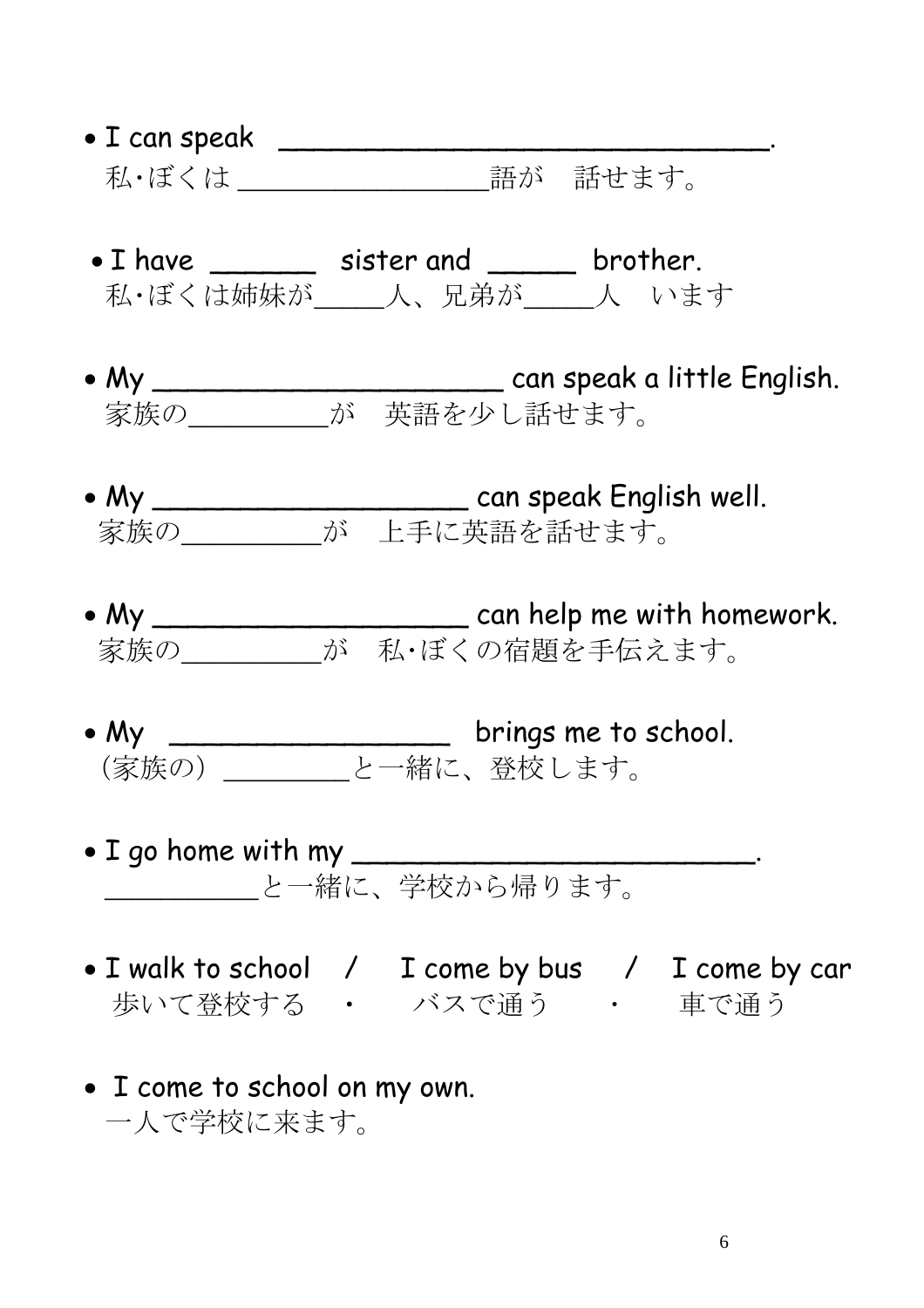## **Educational Background**  これまでに受けてきた教育について

- Which class were you in before you came to England? イギリスに来る前は、どの学年にいましたか?
- At what age do you start school in \_\_\_\_\_\_\_\_\_\_\_\_? (小・中)学(/高)校は、何歳から通いますか?
- Which language did you use at school? 学校では、何語を使って学習しましたか?
- Did you learn any other languages at school? 学校で、他の言語を学習しましたか?
- Did you learn English in your school? 学校で英語を学習しましたか?
- How many years did you study English as a foreign language? 外国語として、英語を何年間学習しましたか?
- Did you take any extra lessons after school? 放課後、何かレッスンを受けていましたか?
- Do you play any musical instruments? 楽器を演奏できますか?
- I can read and write 語を読んだり、書いたりできます。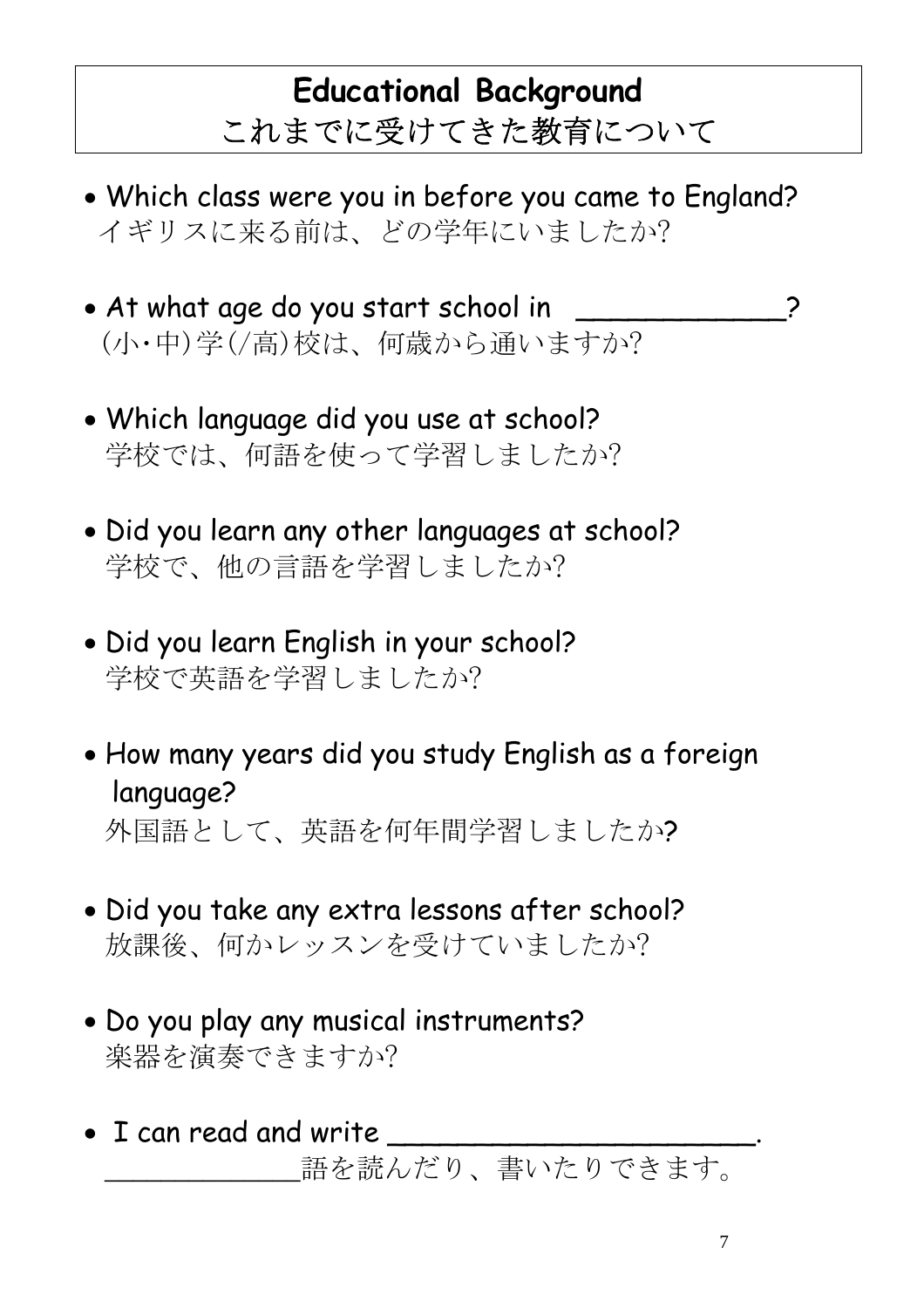• Circle the subjects you studied at school. 学校で学習した教科に、丸をつけてください。

| maths                     | science | physics        | biology | chemistry |
|---------------------------|---------|----------------|---------|-----------|
| 算数·数学                     | 理科      | 物理             | 生物      | 化学        |
| geography                 | history | music          | art     | religion  |
| 地理                        | 歴史      | 音楽             | 美術      | 宗教        |
| physical exercise<br>他の運動 |         | sports<br>スポーツ |         |           |

- Which of these subjects did you study in English? これらの教科のうち、英語で学習したのはどれですか?
- My favourite subject is \_\_\_\_\_\_\_\_\_\_\_\_\_\_\_\_\_\_\_\_\_\_\_\_. 私・ぼくの好きな教科は\_\_\_\_\_\_\_\_\_\_\_\_\_\_\_\_\_\_です。
- I also enjoy \_\_\_\_\_\_\_\_\_\_\_\_\_\_\_\_\_\_\_ very much. \_\_\_\_\_\_\_\_\_\_\_\_\_\_\_\_も、好きです。
- I am good at \_\_\_\_\_\_\_\_\_\_\_\_\_\_\_\_\_\_\_\_\_\_\_\_\_\_\_\_\_\_\_. 私・ぼくが得意なのは、\_\_\_\_\_\_\_\_\_\_\_\_\_\_\_です。
- $\bullet$  I can play the \_\_\_\_\_\_\_\_\_\_\_\_\_\_\_\_\_\_\_. 楽器は\_\_\_\_\_\_\_\_\_\_\_\_\_\_\_\_\_\_が弾けます。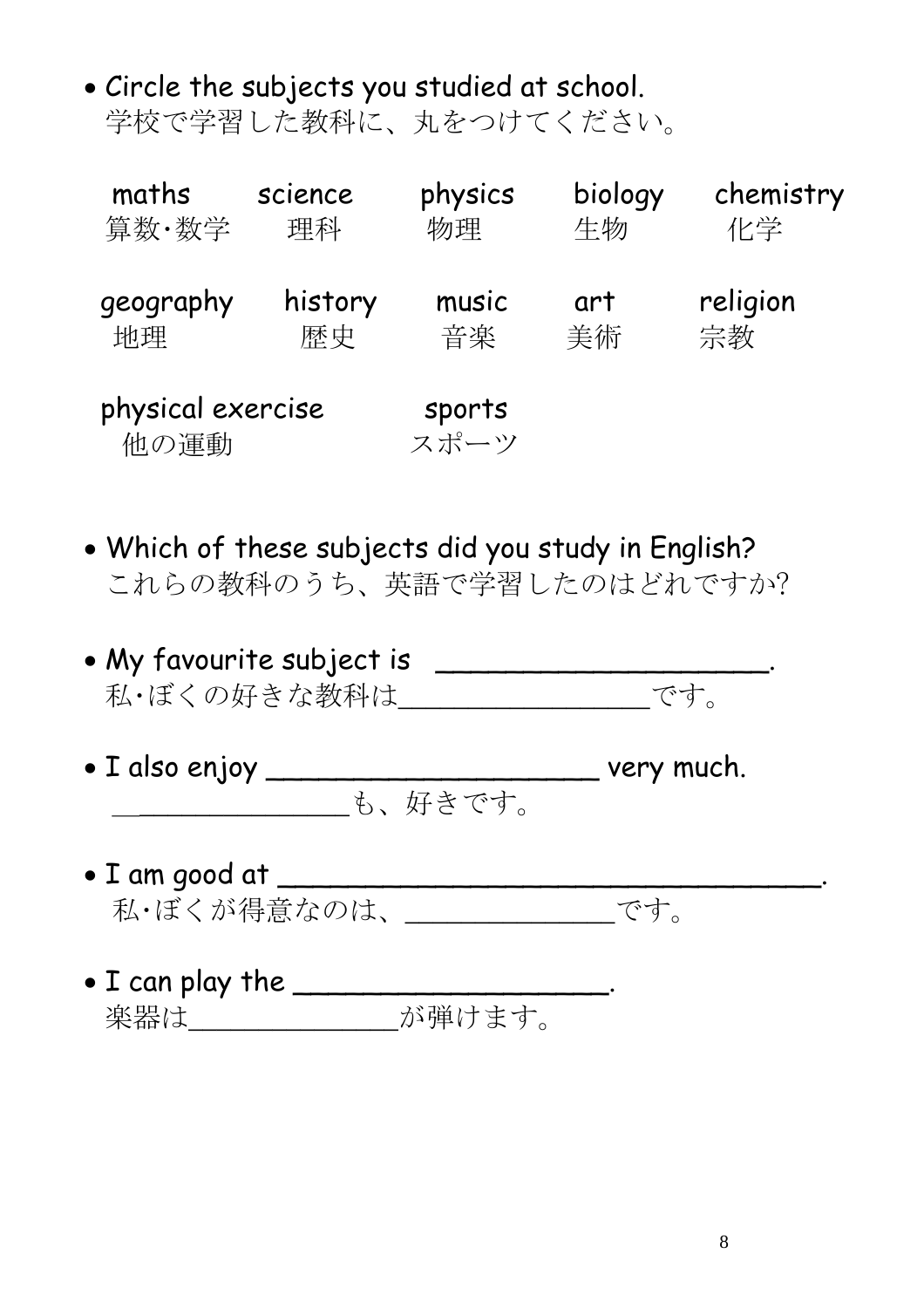#### **School Routines -** 学校での生活、日課

- School begins at \_\_\_\_\_\_\_\_\_\_ and ends at \_\_\_\_\_\_\_\_\_. 学校は\_\_\_\_\_\_\_\_時にはじまり、\_\_\_\_\_\_\_\_\_時に終わります。
- The first lesson is at \_\_\_\_\_\_\_ 一時間目は\_\_\_\_\_\_\_\_時からです。
- There is a morning break at \_\_\_\_\_\_ for \_\_\_\_\_ minutes. 午前中の休み時間は\_\_\_\_\_\_\_\_時から\_\_\_\_\_\_\_\_\_分間です。
- Lunch is at \_\_\_\_\_ for \_\_\_\_ hour and \_\_\_\_\_ minutes. お昼の時間(食事+休み)は、\_\_\_\_\_\_時から、\_\_\_\_\_\_時間 \_\_\_\_\_\_\_分です。
- You can either bring a packed lunch to school or have a school dinner.

お昼は、お弁当持参、給食、どちらでも可です。

- There are \_\_\_\_\_\_ lessons in the day. 一日に\_\_\_\_\_\_\_\_時間の授業があります。
- There is a period where you will meet your tutor. This is at  $\qquad \qquad$ . 担任の先生に会える時間は、\_\_\_\_\_\_\_\_時です。(中学以上)
- You can borrow books from the school library. 学校の図書館から本を借りることができます。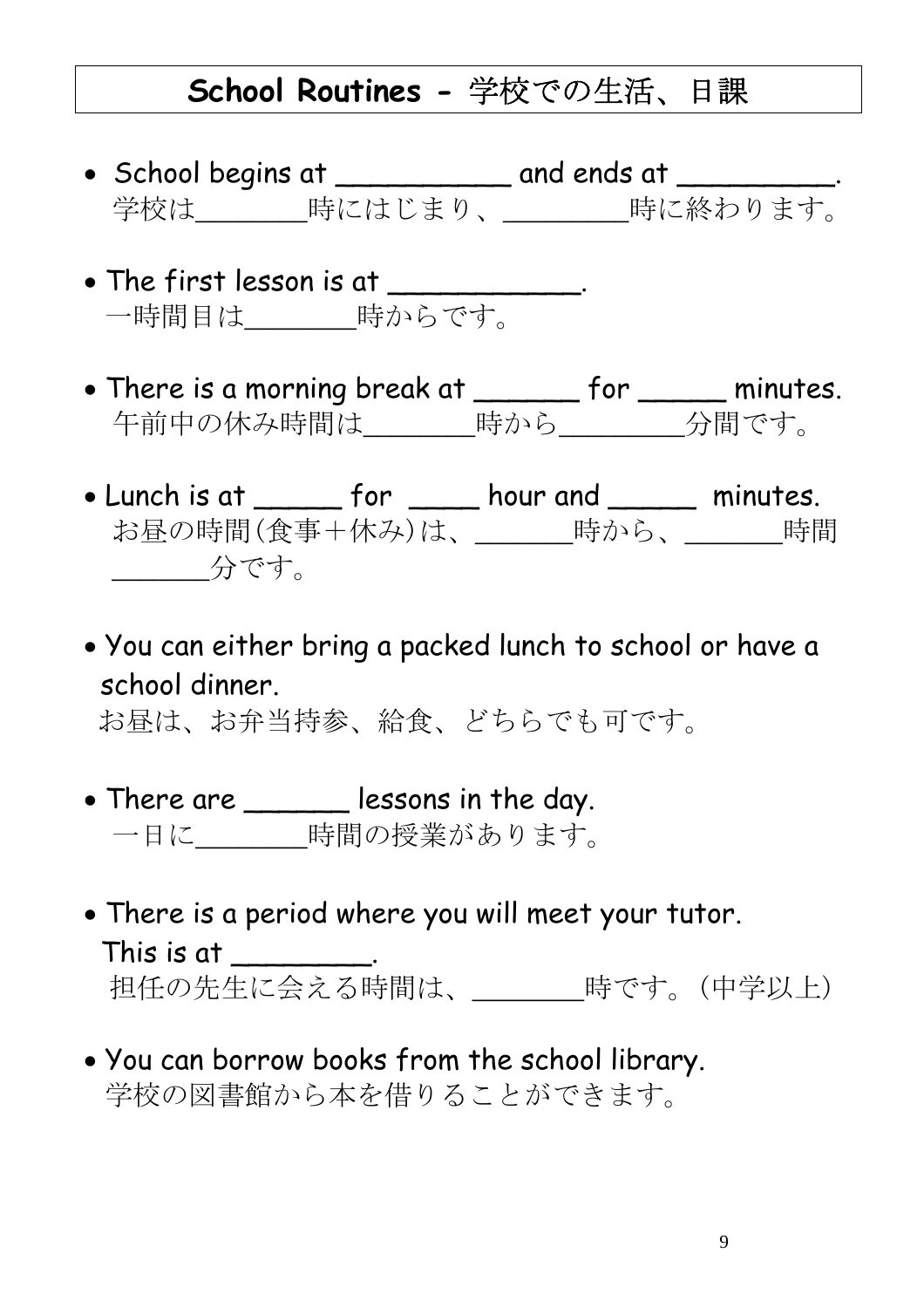- Each lesson takes place in a different room. The number of the room is written on your time-table. それぞれの授業は違う教室で行われます。教室の番号は自 分 用の時間表に書いてあります。
- P.E. (games lessons) will be on \_\_\_\_\_\_\_\_\_\_. You will need to bring your P.E. kit to school. 体育(ゲーム)は、 ||確日にあります。体育着(+靴)を 持ってきてください。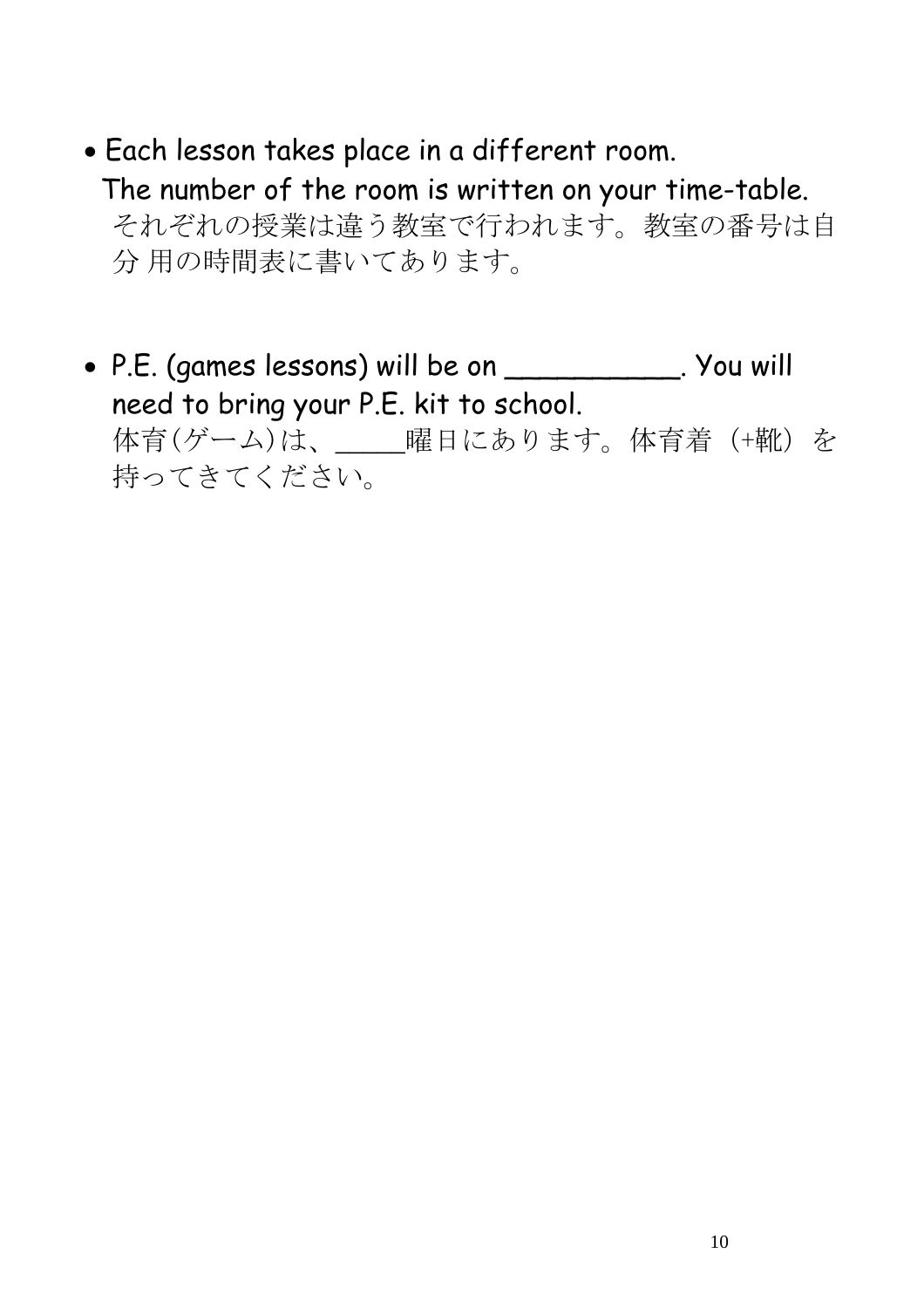### **Asking for Help - 困ったら…**

- Could you please show me the way to the toilet. トイレはどこか、教えてもらえますか?
- I can't find my:
	- …が見つかりません。

| bag   | book   | pen           | pencil-case   |            |
|-------|--------|---------------|---------------|------------|
| かばん   | 本      | $\mathcal{N}$ | 筆箱            |            |
| money | diary  |               | exercise-book | time-table |
| お金    | 日記·予定表 |               | 練習ノート         | 時間表        |

- Where is the library? 図書館はどこですか?
- How long can I borrow the books for? この本は、どのくらい長く借りられますか?
- Where is this room? この部屋は、どこですか?
- I don't know where to go. どこへ行ったらいいか、わかりません。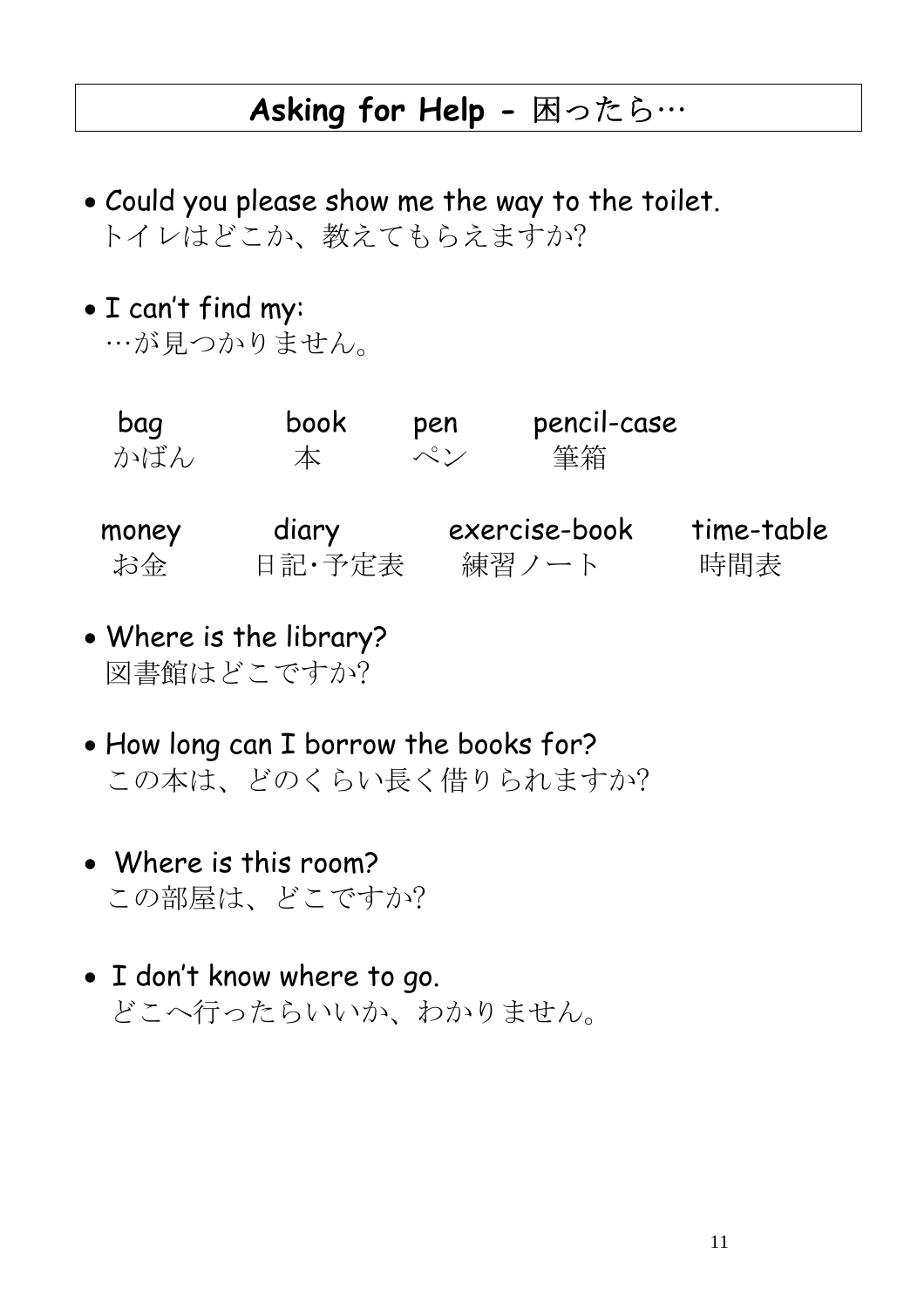#### **Using a Dictionary -** 辞書の使用

- Do you know the English alphabet? 英語のアルファベットを知っていますか?
- Do you know how to use a dictionary? 辞書の使い方がわかりますか?
- Do you have an English / Japanese dictionary? 英和・和英辞典を 持っていますか?
- Write the meanings next to each word. それぞれの英単語の意味を、日本語ですぐ隣に書きなさい。
- Do you have a dual language dictionary at home? 家に、辞書がありますか?
- Keep a dictionary on your desk in class every day. 辞書は毎日、机の上においていつでも使えるようにしまし ょう。
- You will need a dictionary for homework 宿題をするのに、辞書が必要です。
- Find the meanings of these words in the dictionary and write them down. 次の言葉の意味を 辞書で調べて 書いてください。
- Write the meanings in Japanese. 日本語の意味(訳)を書いてください。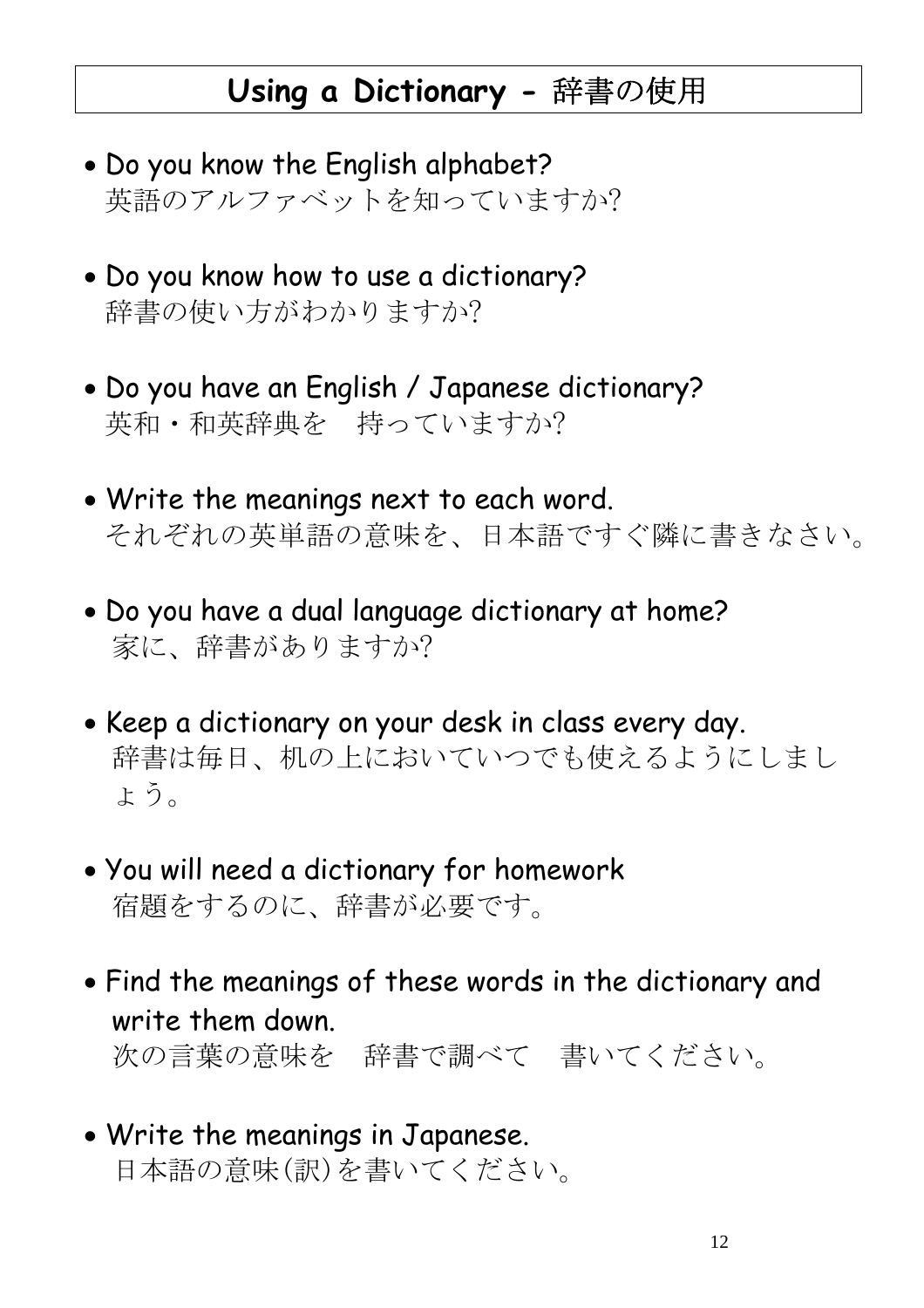- Write the meanings above the words on the worksheet. ワークシートにある 上記の単語の意味を 日本語で書い てください。
- This is a word book for you to write useful English words in. このワードブック(単語帳)は 役に立つ英単語を書きこむ のに、使います。
- We will write the words in alphabetic order. 英語では、アルファベットの順に 単語を書きます。
- You must keep this word-book with you in class and look up meanings when you need to. このワードブック(単語帳)をいつでも授業に持参して、必 要なとき、単語の意味がわからないときに見るようにしま す。
- We will make a list of important words for each topic. それぞれのトピック(単元)で 大切なキーワードのリスト を作ってあげます。
- When you study this topic in class, you can look up meanings in the list of topic words. This will be easier than finding words in the dictionary. 授業でそのトピック(単元)を扱っているときに、トピック のキーワードの意味をワードブックで調べましょう。その 都度、辞書を引くより、効率がいいです。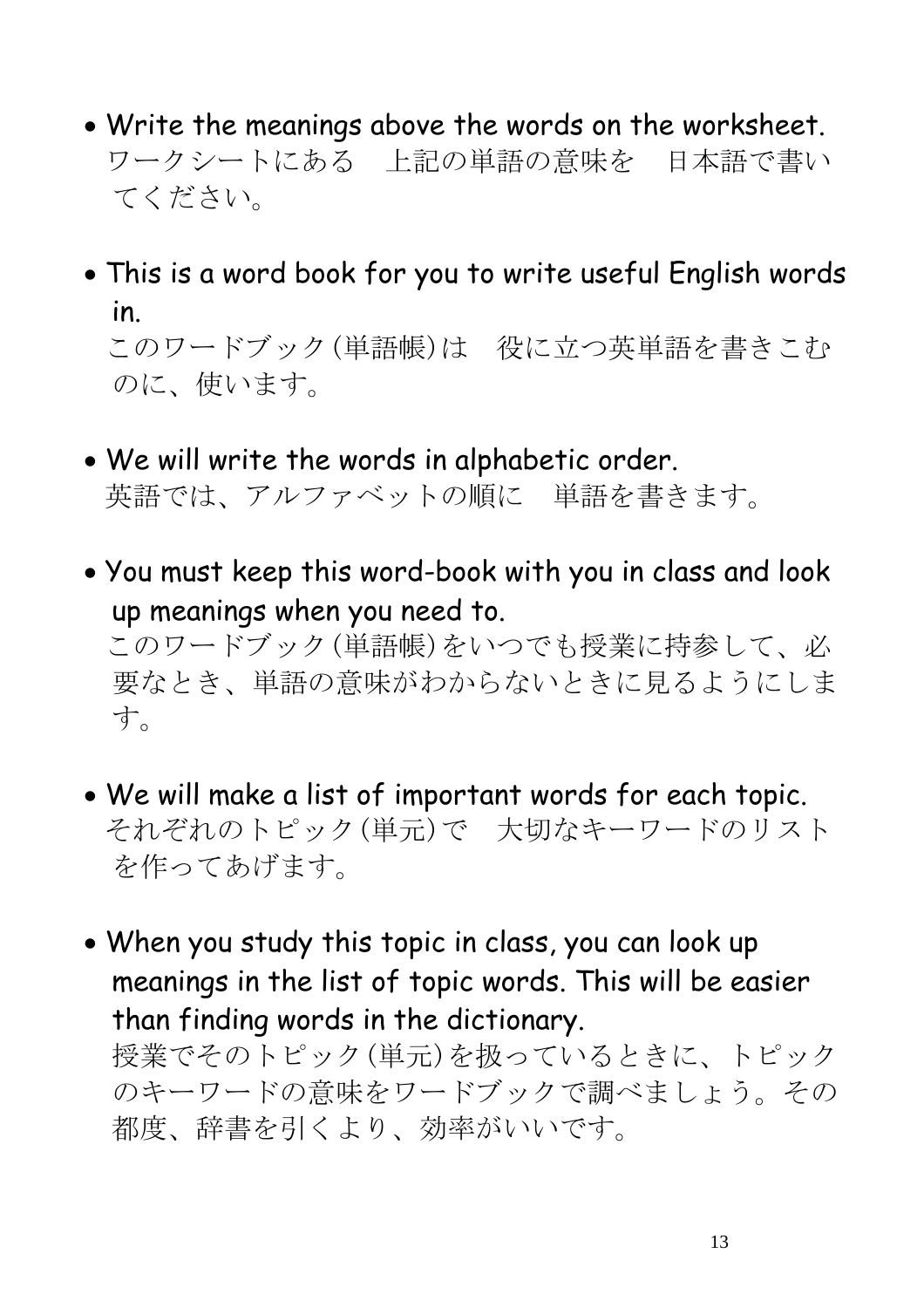#### **Classroom Instructions -** 教室内で先生の言う指示

- Read this Copy this
	- これを読んでください。 これを書き写してください。
- Say it in English /  $\_\_$ 英語・\_\_\_語で言ってください。
- Do you know this word? この単語を知っていますか。
- Repeat after me. 後について、言ってください。
- Cut out this picture. Colour in the picture. この絵を切りとってください。この絵に色を塗ってください。
- Paste it in your book. 自分用のノート(本)に、貼ってください。
- Have you studied this before? 前にこれを勉強したことがありますか?
- Did you understand this? これがわかりますか?
- Ask for help if you don't understand. わからないときは、聞いてください。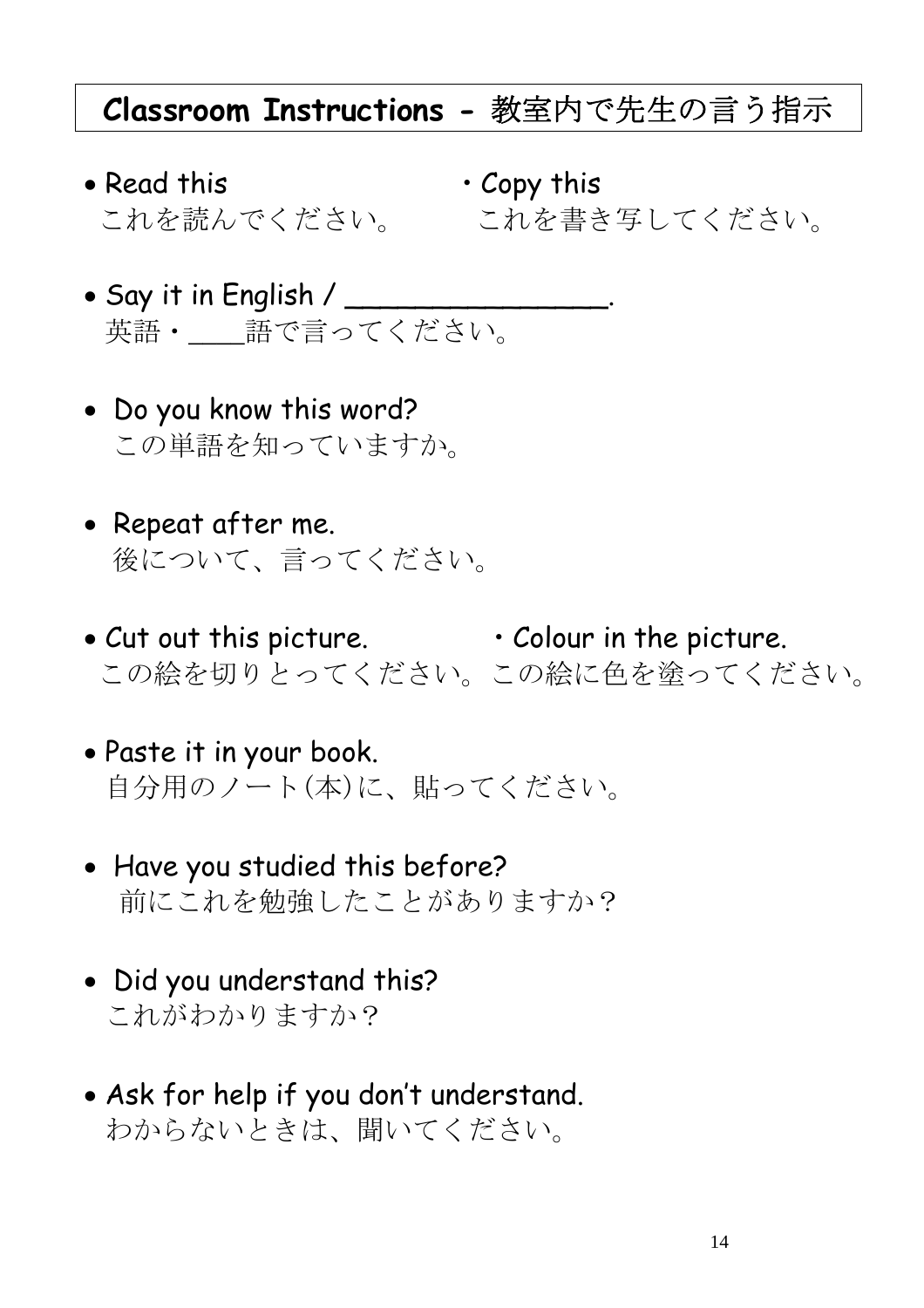- Put these in order. これを順番に並べてください。
- Copy this into your exercise book. これを練習ノートに書き写してください。
- Where is your list of topic words? このトピック(単元) の単語リストはどこですか?
- Find the meanings of the marked words and write them alongside in \_\_\_\_\_\_\_\_\_\_\_\_\_\_\_\_ (language). 印のついた単語の意味をそのそばに 語で書いて ください。
- Where is your: …はどこですか?:

 reading book / word book リーディングブック(読書用の本)・ワードブック (単語帳)

 P.E. Kit / diary / exercise book / planner/ dictionary 体育着・日記/予定表・ 練習ノート・プランナー/予定表・辞書

- Draw a diagram and label it. Write the words in the correct place in both English and 図表を書き、それにタイトルをつけてください。英語と 語で、正しい位置に語を書き入れてください。
- Write the story in \_\_\_\_\_\_\_\_\_\_\_\_\_\_\_\_\_\_(language). 物語を\_\_\_\_\_\_\_\_\_語で書いてください。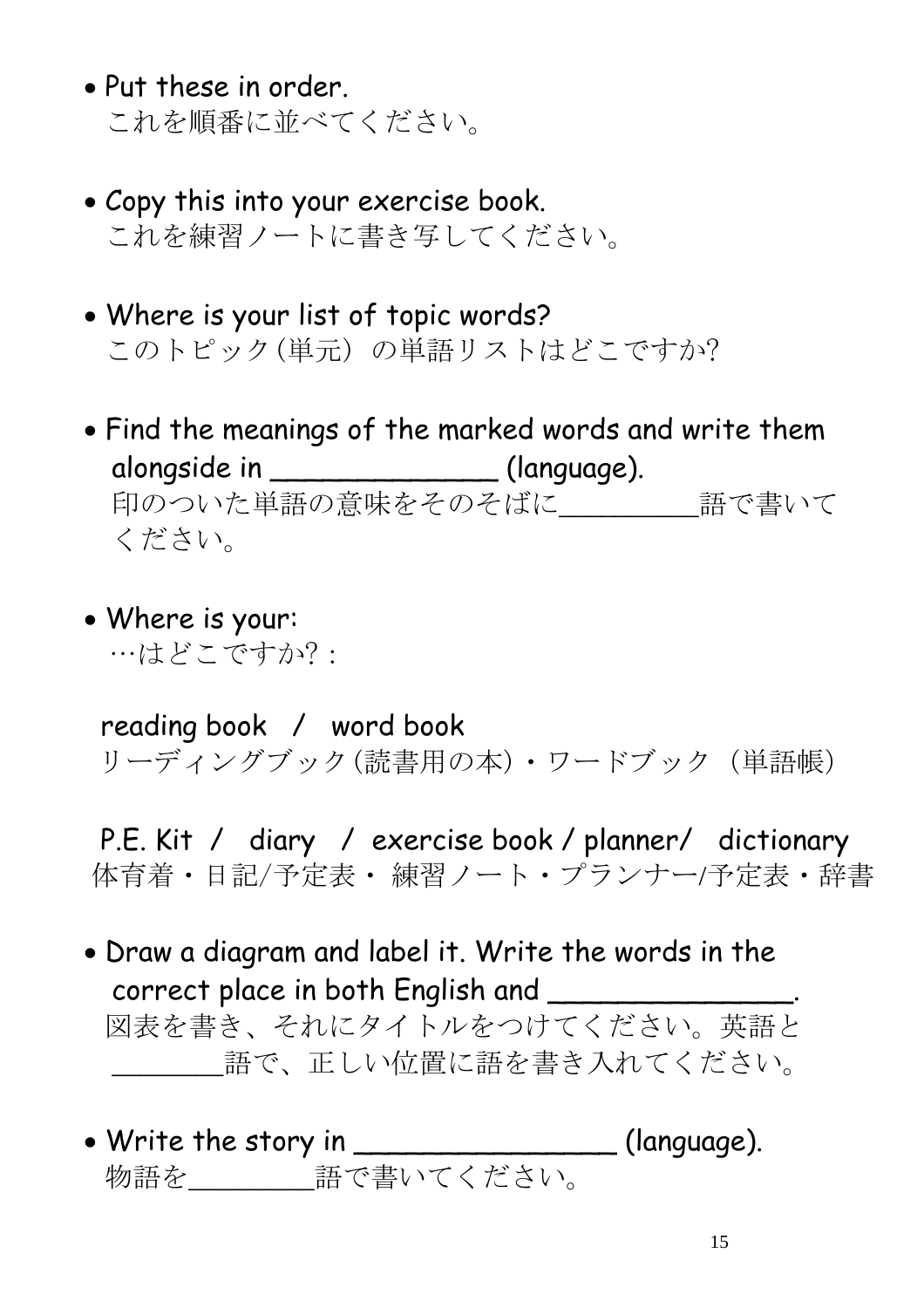## **Asking about Homework -** 宿題についての質問の仕方

- What should I do for homework? 宿題は、何をしたらいいですか?
- I don't understand the homework task. この宿題の意味がわかりません。
- I couldn't do the homework because I didn't know what to do. 何をして良いのかわからなかったので、宿題ができません でした。
- My family cannot help me with this homework. 家族の者は、この宿題を手伝うことができません。
- I have done this homework. Who should I give it to? この宿題を仕上げましたが、誰に渡せばいいですか?
- I forgot to bring my homework to school. 宿題を持ってくるのを忘れました。
- When is the homework for? 宿題はいつまでにすればいいですか?

| Monday Tuesday | 火曜日    | Wednesday | Thursday  | Friday      |
|----------------|--------|-----------|-----------|-------------|
| 月曜日            |        | 水曜日       | 木曜日       | 金曜日         |
| Saturday       | Sunday | tomorrow  | next week | next lesson |
| 土曜日            | 日曜日    | 明日        | 来调        | 次の授業        |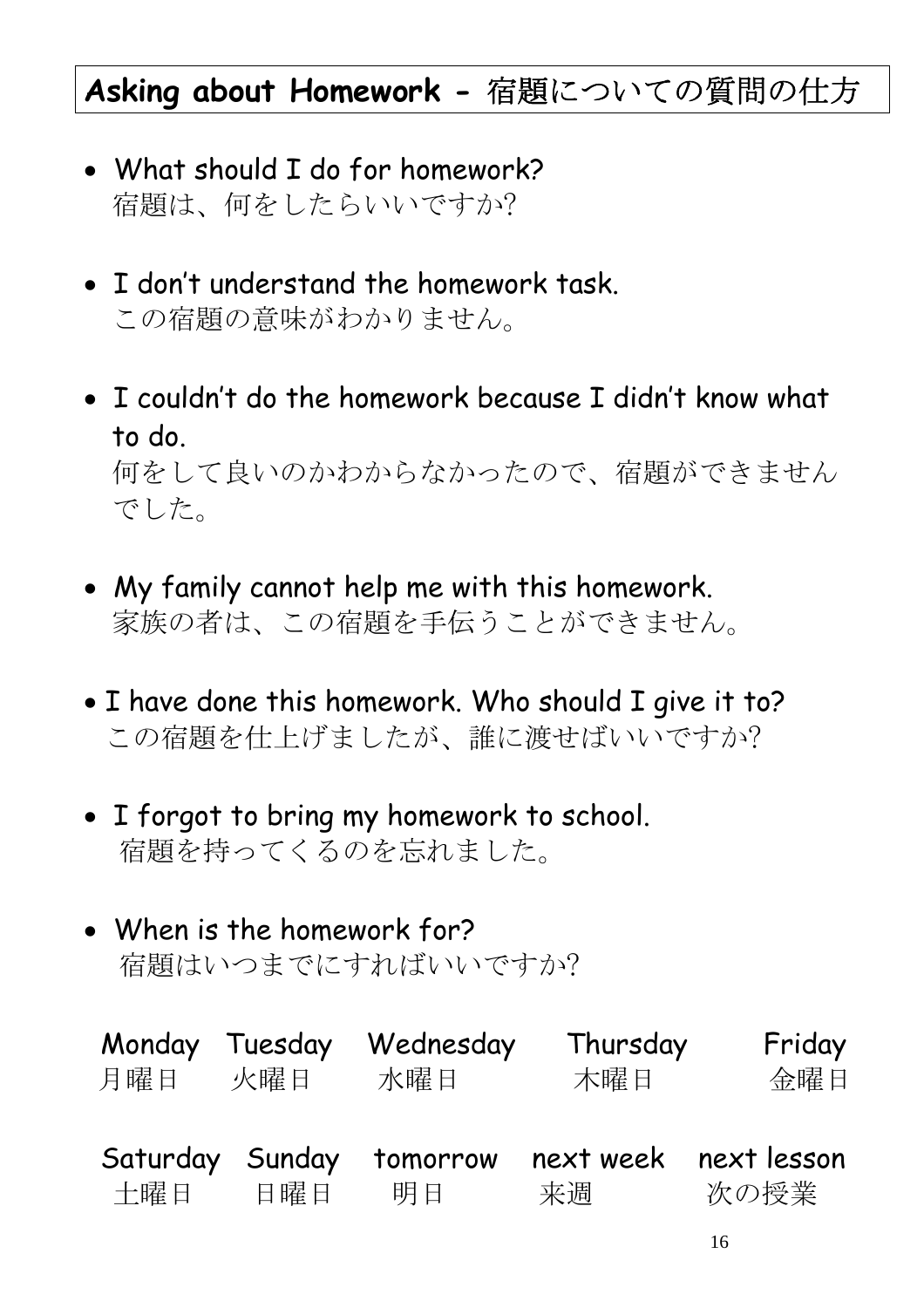## **For the Pupil** 体調が悪いときや、嫌な思いをしたとき (児童・生徒用の表現)

**Feeling unwell** 体調が悪いとき

- I am not feeling well. 気分(体調)が悪いのですが。
- I want to call my mum / dad / aunt. 母・父・おばを、呼びたいのですが。
- I would like to go home. My head is hurting. 家に帰りたいです。 頭が痛いです。
- My stomach is hurting. 胃が痛いです。
- I need a drink of water. 水が飲みたいです。
- I am feeling cold. 悪寒(寒気)がします。
- I am feeling home-sick ホームシックです。
- I fell over and hurt myself. 転んで怪我をしました。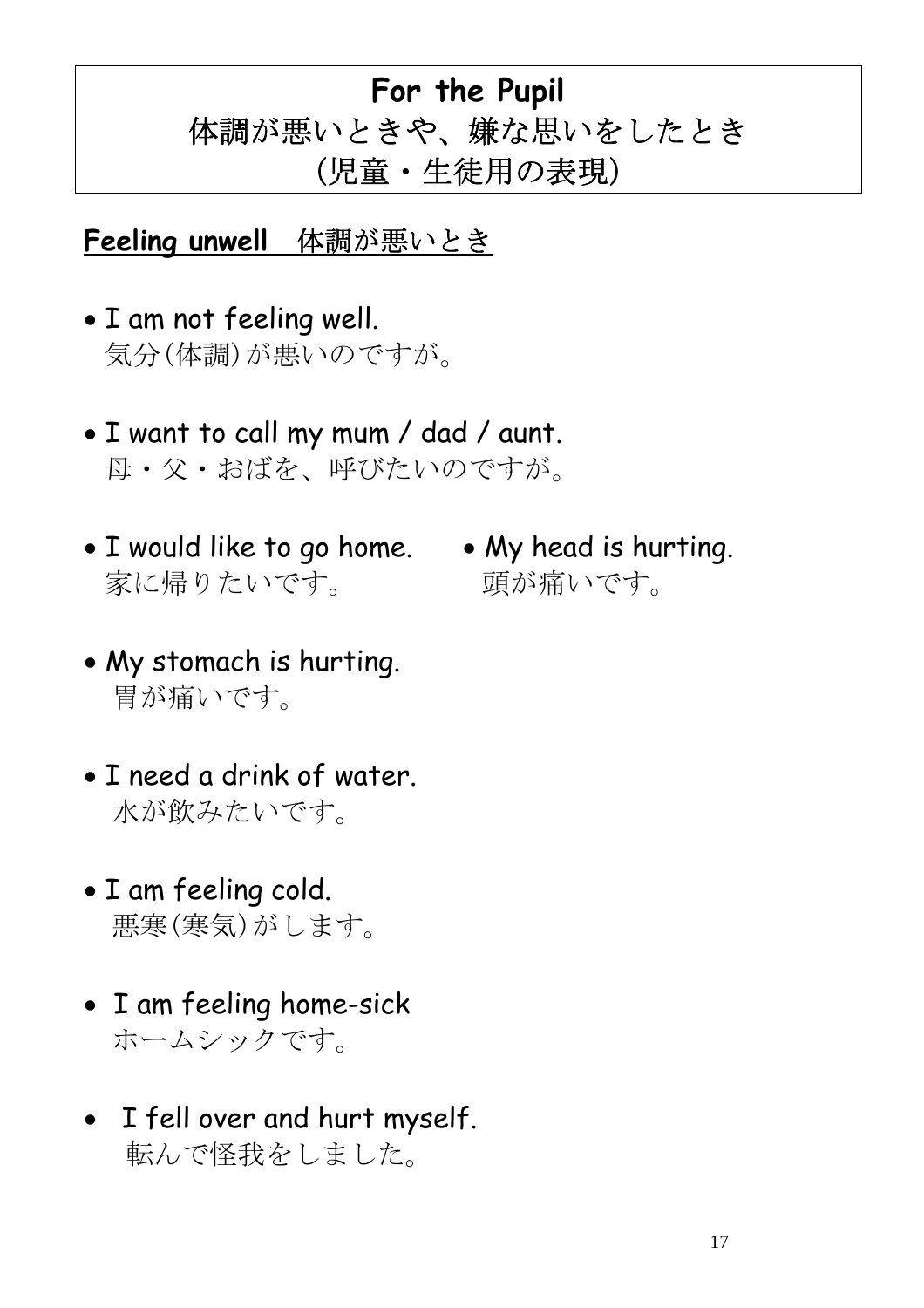## **For the Pupil** 体調が悪いときや、嫌な思いをしたとき (児童・生徒用の表現)

#### **Bullying** いじめ (嫌な思いをしたとき)

- A boy / a girl / some pupils are teasing me. 男子・女子・何人かの生徒 が 私・ぼくをからかいます。
- **Fig. 2.2.5** is making fun of my name. さん・君が 私・ぼくの名前をふざけ て呼びます。
- Some pupils are being nasty to me at lunch-time / during break / in the class. お昼休み・休み時間・授業中に、何人かの生徒が私・ぼく に嫌がらせをします。
- I don't know who these pupils are. その生徒達を 私・ぼくは知りません。

| push  | hurt       | shout    |     | ignore |
|-------|------------|----------|-----|--------|
| 押す    | 傷つける       | 大声を出して叫ぶ |     | 無視する   |
| laugh | call names | tease    | hit |        |
| 笑う    | 意地悪を言う     | からかう     | ぶつ  |        |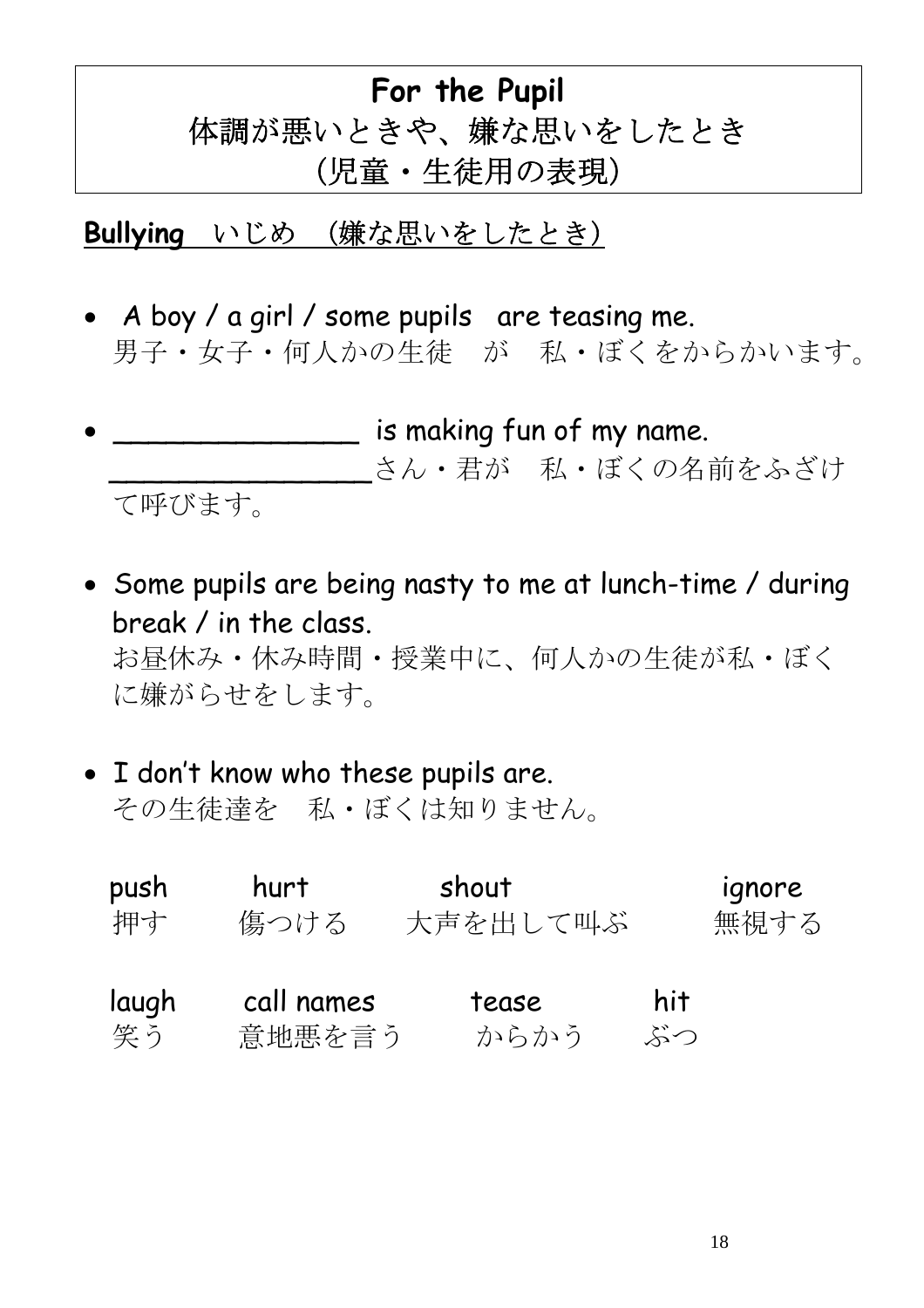**School Trip** 課外授業

## (遠足、社会科見学など、学校外での授業、活動)

- Your class will be going on a school trip on \_\_\_\_\_ あなたのクラスは アンコンコンコンコンコンティング まんじょう あなたのクラスは
- The trip is to a: その課外授業の行き先は:
	- 科学博物館 歴史博物館

# science museum history museum

exhibition theatre

展覧会 いっきょう 観劇

historical building a town 歴史的建造物 有

- This letter is about the school trip. Take this letter home and show it to your mum / dad / aunt. この手紙は課外授業についてです。家に持って帰って親に 見せてください。
- Ask your mum / dad / aunt to sign the letter to say that you can go on the trip. Bring this back to school and give it to the teacher.

この課外授業に行くための許可と署名を親にもらって、その 手紙を先生に持ってきてください。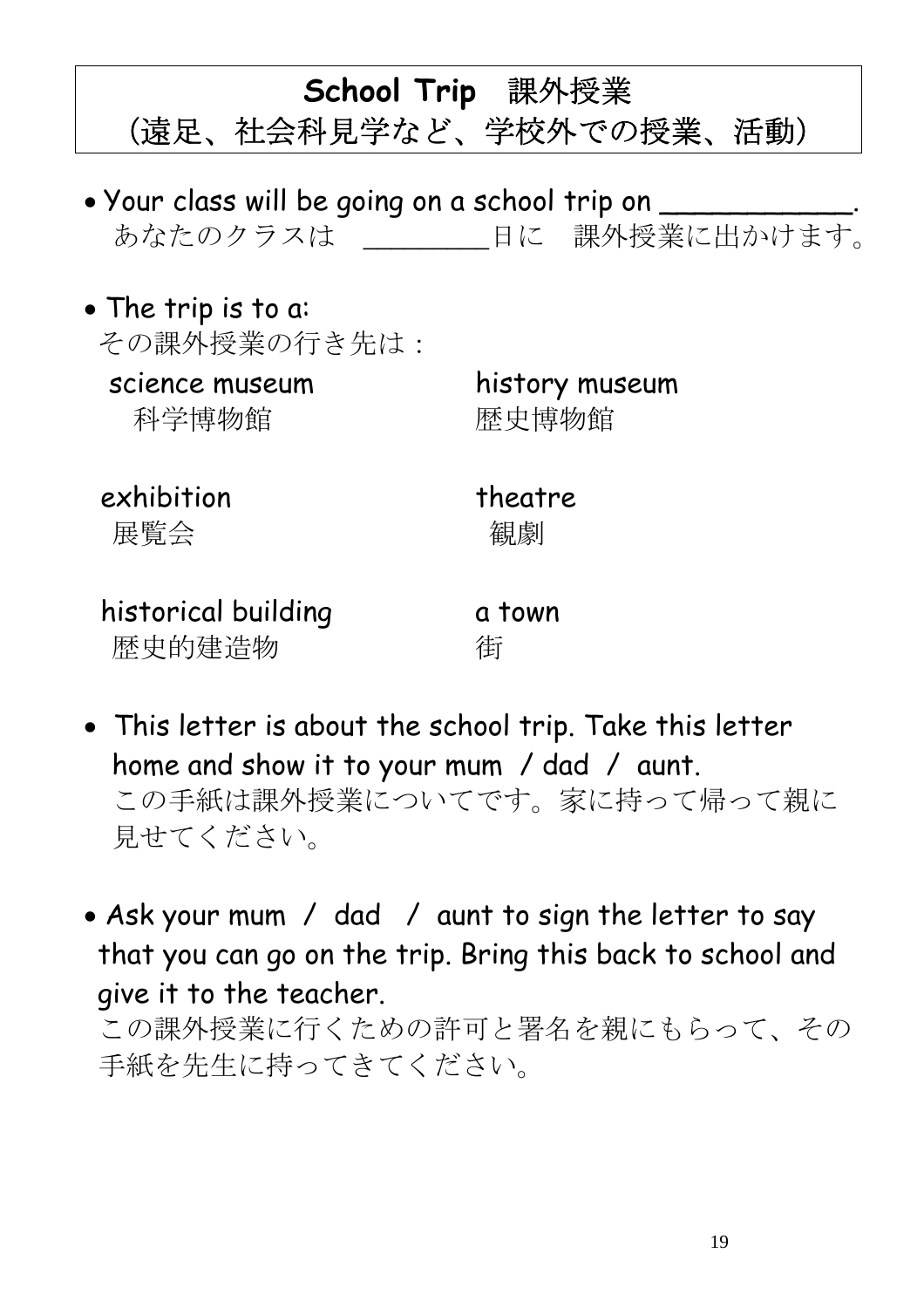- You will not be able to go unless your parent or aunt signs the letter. 親の署名がないと、課外授業に行けません。
- You will travel by coach / by train. バス・電車で、行きます。
- The coach will leave the school at \_\_\_\_\_\_\_\_\_\_\_\_ and return at \_\_\_\_\_\_\_\_\_\_\_\_\_\_\_\_\_. 学校をバスで\_\_\_\_\_\_\_\_時に出て、\_\_\_\_\_\_\_\_\_ 時に戻ります。
- $\bullet$  You will need to be in school by \_\_\_\_\_\_\_\_\_\_\_\_. 学校には\_\_\_\_\_\_\_\_\_\_\_\_時までに来ていてください。
- The children will be taking some money along to spend. You can take £\_\_\_\_\_\_\_\_\_\_\_. お小遣いは\_\_\_\_\_\_\_\_\_\_ポンドまで持って行ってもいいです。
- You will be able to buy drinks and snacks on the trip. 出先で飲み物やおやつを買うことができます。
- You will need to take a packed lunch along. お弁当を持っていきます。
- Bring a raincoat / jacket / umbrella. レインコート・ジャケット・かさ を持ってきてください。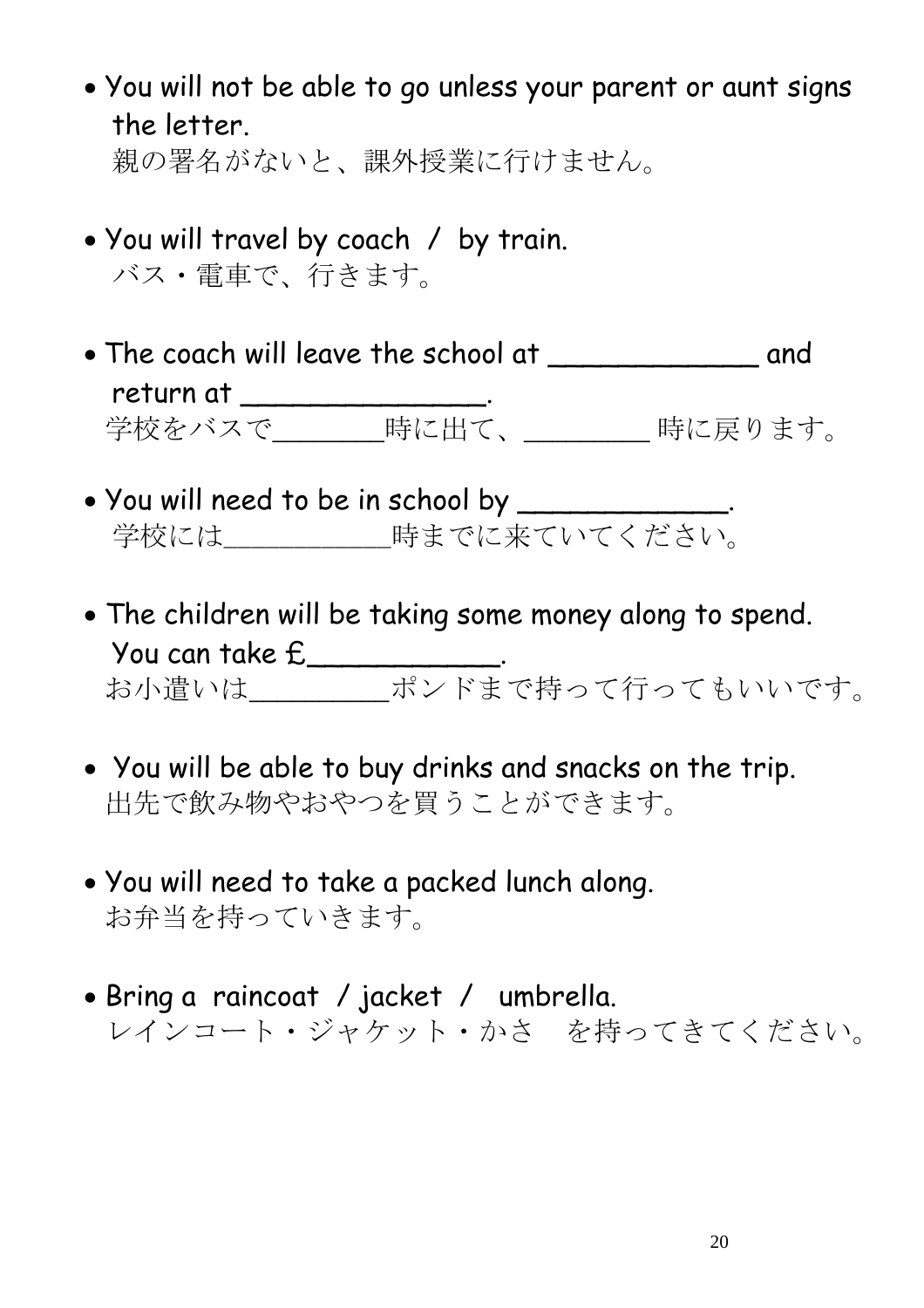#### **School Holidays -** 学校の休み・長期休暇

- There are holidays at the end of each term. 各学期の終わりに長期休暇があります。
- $\bullet$  Term starts on \_\_\_\_\_\_\_\_\_\_\_\_\_\_\_\_\_\_\_ 学期の始まりは\_\_\_\_\_\_\_\_\_\_\_\_です。
- $\bullet$  Term finishes on \_\_\_\_\_\_\_\_\_\_\_\_\_\_\_. 学期の終わりは\_\_\_\_\_\_\_\_\_\_\_\_\_です。
- Come to school on \_\_\_\_\_\_\_\_\_\_\_\_\_\_. \_\_\_\_\_\_\_\_\_\_\_\_日に、学校へきてください。
- Next week is half-term. School will be closed. 来週はハーフターム休みです。学校はありません。
- School will start again on \_\_\_\_\_\_\_\_\_\_\_\_. そのあと学校が始まるのは\_\_\_\_\_\_\_\_\_\_\_\_\_\_です。
- \_\_\_\_\_\_\_\_\_\_\_\_ is a holiday. 日は 休みです。
- School will be closed for: 1 week 2 weeks 6 weeks 学校は、一週間・二週間・六週間 のあいだ休みになります。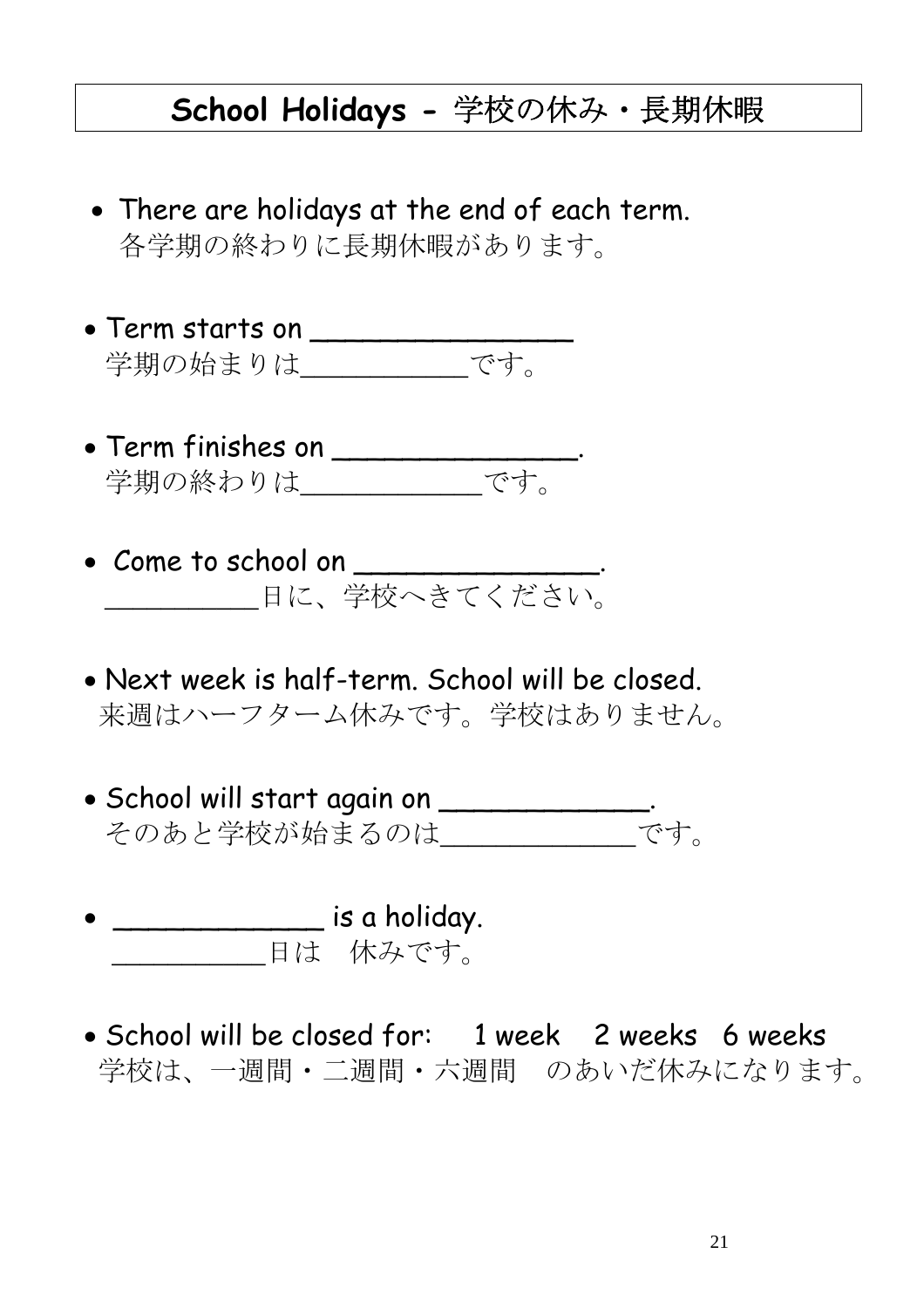• \_\_\_\_\_\_\_\_\_\_\_ is a non-uniform day. It is a special day when the pupils don't wear their uniform to school. \_\_\_\_\_\_\_\_日は ノン・ユニフォーム・デーです。私服で学 校へ来ていい日です。

 Spring term 春学期(2学期 1 月~3 月)

 Summer term 夏学期(3 学期 4 月~7 月)

 Autumn term 秋学期(1 学期 9 月~12 月)

 Easter hoildays 復活祭休暇(春休み)

 Summer holidays 夏休み

 Christmas holidays クリスマス休暇(冬休み)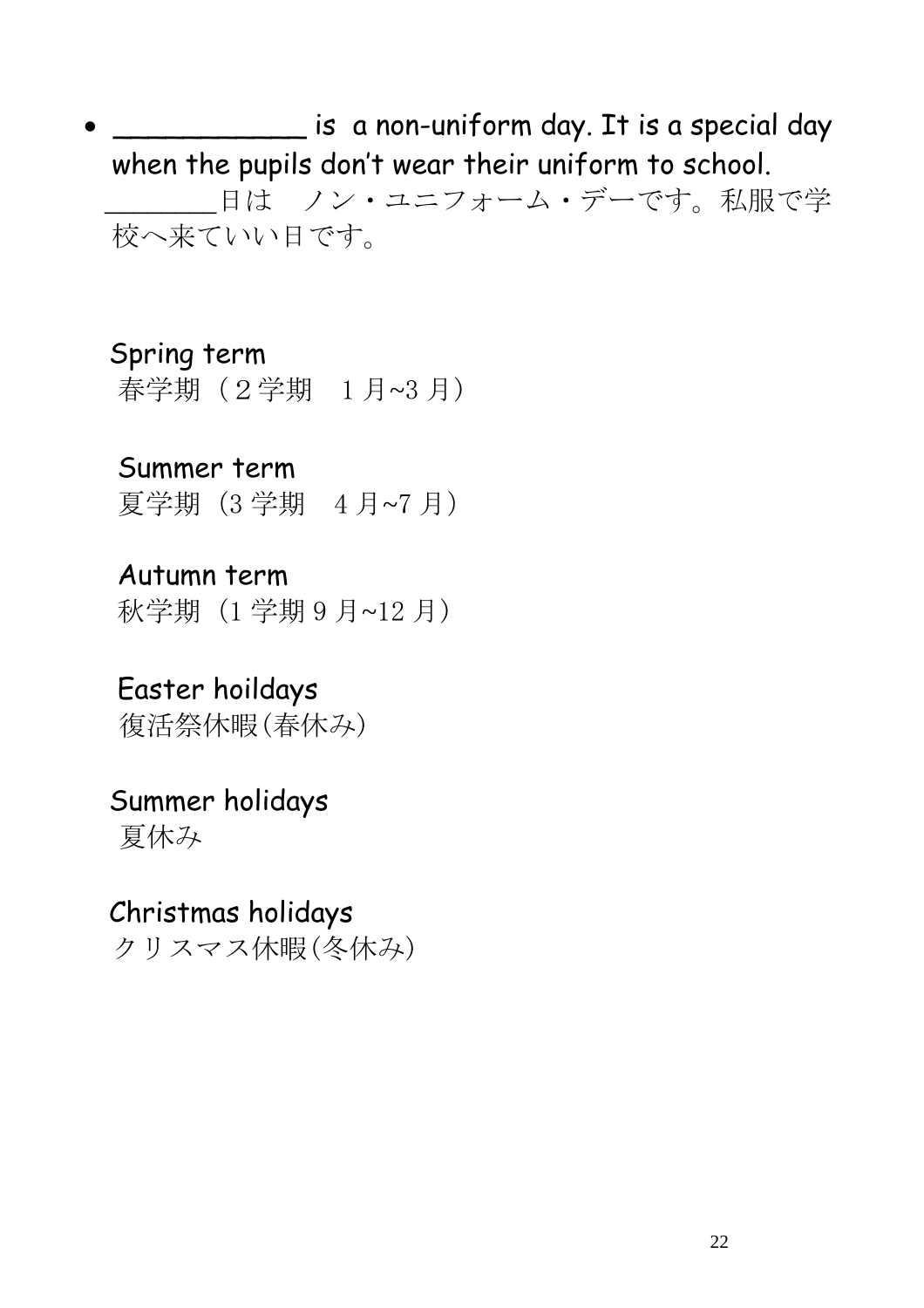## Notes / 書き取る